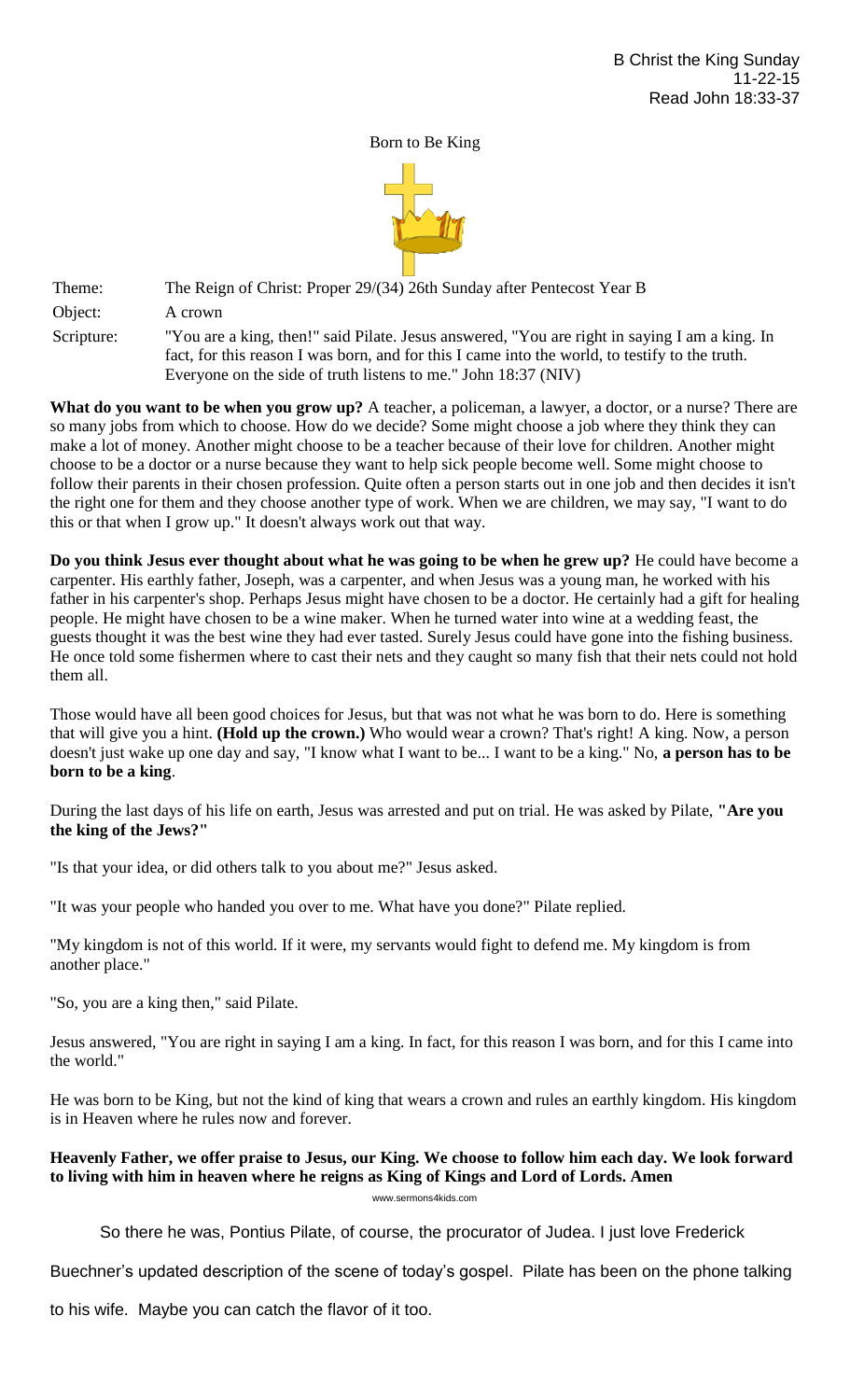When his wife finally hangs up and he swings back to his desk, he finds he is no longer alone. They have brought the up-country messiah in for questioning. Pilate is caught off-guard, and before he knows what he is doing, he takes a cigarette from an onyx box on his desk· and lights it. [He has been trying to quit.] The man stands in front of the desk with his hands tied behind his back. You can see that he has been roughed up a little. His upper lip is absurdly puffed out and one eye is swollen shut. He looks unwashed and smells unwashed. His feet are bare-big, flat peasant feet although the man himself is not big. There is something almost comic about the way he stands there, bent slightly forward because of the way his hands are tied and goggling down at the floor through his one good eye as if he is looking for something he has lost, a button off his shirt or a dime somebody slipped him for a cup of coffee. If there were just the two of them, Pilate thinks, he would give him his carfare and send him back to the sticks where he came from, but the guards are watching, and on the wall the official portrait of Tiberius Caesar is watching, the fat, powdered face, the toothy imperial smile, so he goes through the formalities.

"So you're the king of the Jews," Pilate says. . . .

The man says, "It's not this world I'm king of," but his accent is so thick that Pilate hardly gets it, the accent together with what they have done to his upper lip. As if he has a mouth full of stones, he says, "I've come to bear witness to the truth," and at that the procurator of Judea takes such a deep drag on his filter tip that his head swims and for a moment he's afraid he may faint.

He pushes back from the desk and crosses his legs. There is the papery rustle of wings as the pigeon flutters off the sill and floats down toward the cobbles. . . . Cigarette smoke drifts over the surface of the desk - the picture of his wife when she still had her looks, the onyx box from Caesar, the clay plaque with the imprint of his first son's hand on it, made while he was still a child in nursery school. Pilate squints at the man through the smoke and asks his question.

He asks it half because he would give as much as even his life to hear the answer and half because he believes there is no answer and would give a good deal to hear that too because it would mean just one thing less to have to worry about. He says, "What is truth?" and by way of an answer, the man with the split lip doesn't say a blessed thing. Or else his not saying anything, that is the blessed thing. You could hear a pin drop in the big, high-ceilinged room with Tiberius grinning down from the wall like a pumpkin, that one cigarette a little unsteady between the procurator's yellowed fingertips.

Frederick Buechner, Telling the Truth: The Gospel as Comedy, Tragedy, and Fairy Tale; 1977, Harper Collins, NY, pp. 12-14

Pilate has a philosophical conversation with the beaten-up Jesus about truth; just one more verse and we hear the question, "What is truth?" But Jesus' life depends on the answer to the king question, even as our eternity may very well depend upon our answer. Is Jesus king – of the Jews or anybody else? If he is, how do his subjects respond? If he isn't, then the question makes no difference.